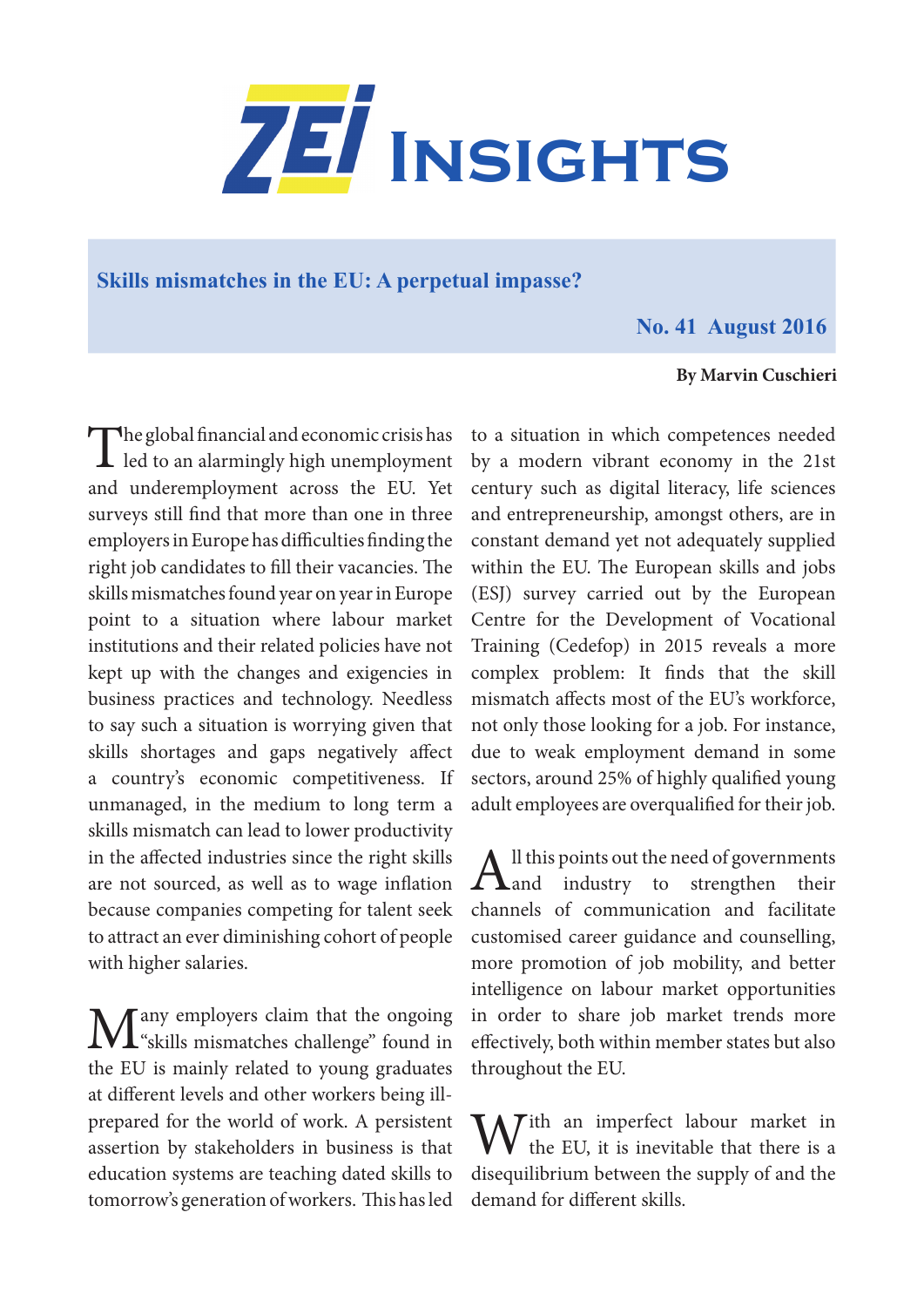Overall European labour market mobility<br>tends to be low, not only due to language barriers and unwillingness to move, but also due to lack of information on existing job opportunities. Obstacles to recognising qualifications gained in other countries also persist. In fact in 2013, the share of citizens of working age (15 to 64 years) from an EU-28 Member State/EFTA country, who resided in another EU-28 Member State, was around 3.1 per cent of the total population residing in the EU-28 Member States.

The recent 'New Skills Agenda for Europe' recognises the need to revamp and modernise Europe's education sector and intends to tackle intra-EU labour mobility issues. Half of the ten actions identified by the European Commission are aimed at ensuring a better fit between what businesses need and what education provides. This includes the introduction of a "Skills Guarantee" to assist low-skilled adults to acquire a minimum level of education, a review of the 'European Qualifications Framework' and enhancing opportunities for vocational education as well as training learners to undertake work based learning experiences. According to the European Commission Communication "the use of EU financial support, including through the potential reallocation of ESF programmes is encouraged." Furthermore existing resources of funds promoting social inclusion (e.g.) ESF, EaSi, FEAD, EGF or sector skills development (e.g. EAFRD) may also be used".

However, it would be a misnomer to<br>
simply bet on upgrading Europe's educational system to address the persistent skills mismatch found on the continent. A number of other factors come into play.

regional labour market policies need to be implemented, especially in empowering part of the long-term unemployed to re-enter the job market. Improved childcare services and flexible retirement schemes can lead to women and older employees remain active in the workforce for a longer period. Government schemes rewarding or facilitating employers who invest in lifelong- and on-the-job learning for their employees should be enacted and be permanent in nature rather than temporary. This will assist in maintaining a skilled force workforce that is able to handle the jobs of tomorrow. The ESJ survey highlighted above shows that, in order to avoid a skills mismatch, 53% of adult employees in the EU would have to learn continuously, as the variety of their tasks has increased significantly since they started their job. In addition, around 26% of EU adult employees have significant skill deficits – their skills are much lower compared to those an average worker needs to be fully proficient in his or her job – leaving much scope to improve the overall level.

Better designed, proactive, national and leads to a rise in operating costs and lower The European Commission Communi-<br>
cation goes further by highlighting the need of a 'Skills Profile Tool for Third Country Nationals'. The objective is to support early identification and profiling of skills and qualifications of third-country migrants arriving and living in the EU. With the rise of far right parties and terrorism, migration has become very topical in the EU. The idea of a fortress Europe will solely exacerbate the current skills mismatches European countries are facing. Migrants are needed in both low skilled jobs, which more and more European are reluctant to take, and also high skilled professions especially in the healthcare and ICT sectors in which the demand is constantly outstripping the supply. This eventually